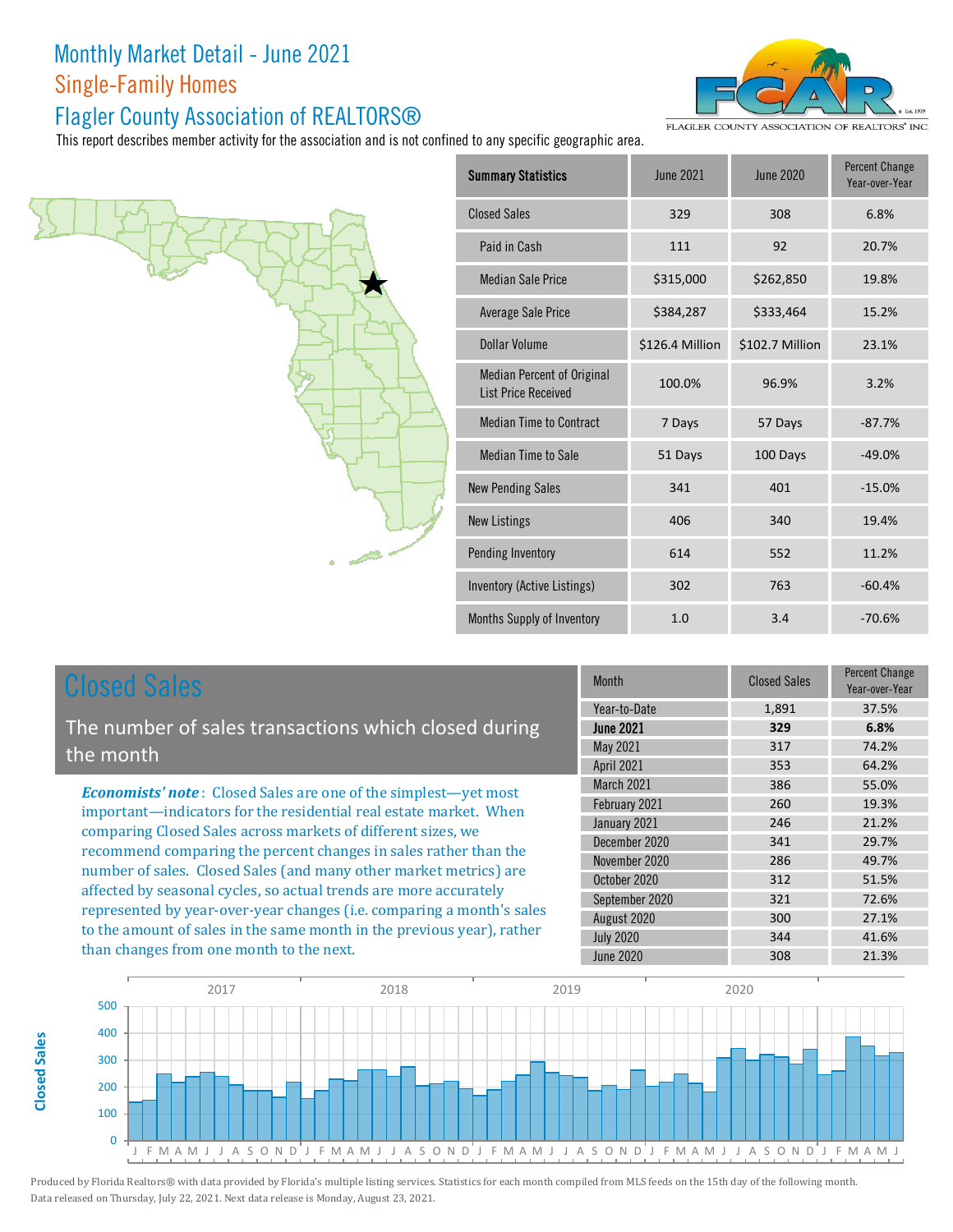#### Flagler County Association of REALTORS®

this statistic should be interpreted with care.

This report describes member activity for the association and is not confined to any specific geographic area.



FLAGLER COUNTY ASSOCIATION OF REALTORS' INC

65 -5.8%

| Cash Sales                                                                     | <b>Month</b>      | <b>Cash Sales</b> | <b>Percent Change</b><br>Year-over-Year |
|--------------------------------------------------------------------------------|-------------------|-------------------|-----------------------------------------|
|                                                                                | Year-to-Date      | 614               | 48.3%                                   |
| The number of Closed Sales during the month in which                           | <b>June 2021</b>  | 111               | 20.7%                                   |
| buyers exclusively paid in cash                                                | May 2021          | 107               | 161.0%                                  |
|                                                                                | <b>April 2021</b> | 120               | 79.1%                                   |
|                                                                                | <b>March 2021</b> | 128               | 91.0%                                   |
|                                                                                | February 2021     | 81                | 5.2%                                    |
| <b>Economists' note:</b> Cash Sales can be a useful indicator of the extent to | January 2021      | 67                | $-4.3%$                                 |
| which investors are participating in the market. Why? Investors are            | December 2020     | 83                | $-1.2%$                                 |
| far more likely to have the funds to purchase a home available up front,       | November 2020     | 77                | 26.2%                                   |
| whereas the typical homebuyer requires a mortgage or some other                | October 2020      | 71                | 7.6%                                    |
| form of financing. There are, of course, many possible exceptions, so          | September 2020    | 101               | 87.0%                                   |

J F M A M J J A S O N D J F M A M J J A S O N D J F M A M J J A S O N D J F M A M J J A S O N D J F M A M J 0 20 40 60 80 100 120 140 2017 2018 2019 2020

### Cash Sales as a Percentage of Closed Sales

The percentage of Closed Sales during the month which were Cash Sales

*Economists' note* : This statistic is simply another way of viewing Cash Sales. The remaining percentages of Closed Sales (i.e. those not paid fully in cash) each month involved some sort of financing, such as mortgages, owner/seller financing, assumed loans, etc.

| <b>Month</b>     | <b>Percent of Closed</b><br>Sales Paid in Cash | <b>Percent Change</b><br>Year-over-Year |
|------------------|------------------------------------------------|-----------------------------------------|
| Year-to-Date     | 32.5%                                          | 8.0%                                    |
| <b>June 2021</b> | 33.7%                                          | 12.7%                                   |
| May 2021         | 33.8%                                          | 50.2%                                   |
| April 2021       | 34.0%                                          | 9.0%                                    |
| March 2021       | 33.2%                                          | 23.4%                                   |
| February 2021    | 31.2%                                          | $-11.6%$                                |
| January 2021     | 27.2%                                          | $-21.2%$                                |
| December 2020    | 24.3%                                          | $-23.8%$                                |
| November 2020    | 26.9%                                          | $-15.7%$                                |
| October 2020     | 22.8%                                          | $-28.8%$                                |
| September 2020   | 31.5%                                          | 8.6%                                    |
| August 2020      | 21.7%                                          | $-25.7%$                                |
| <b>July 2020</b> | 21.2%                                          | $-40.8%$                                |
| <b>June 2020</b> | 29.9%                                          | 6.8%                                    |

July 2020 73 -16.1%

August 2020

June 2020 **92** 29.6%

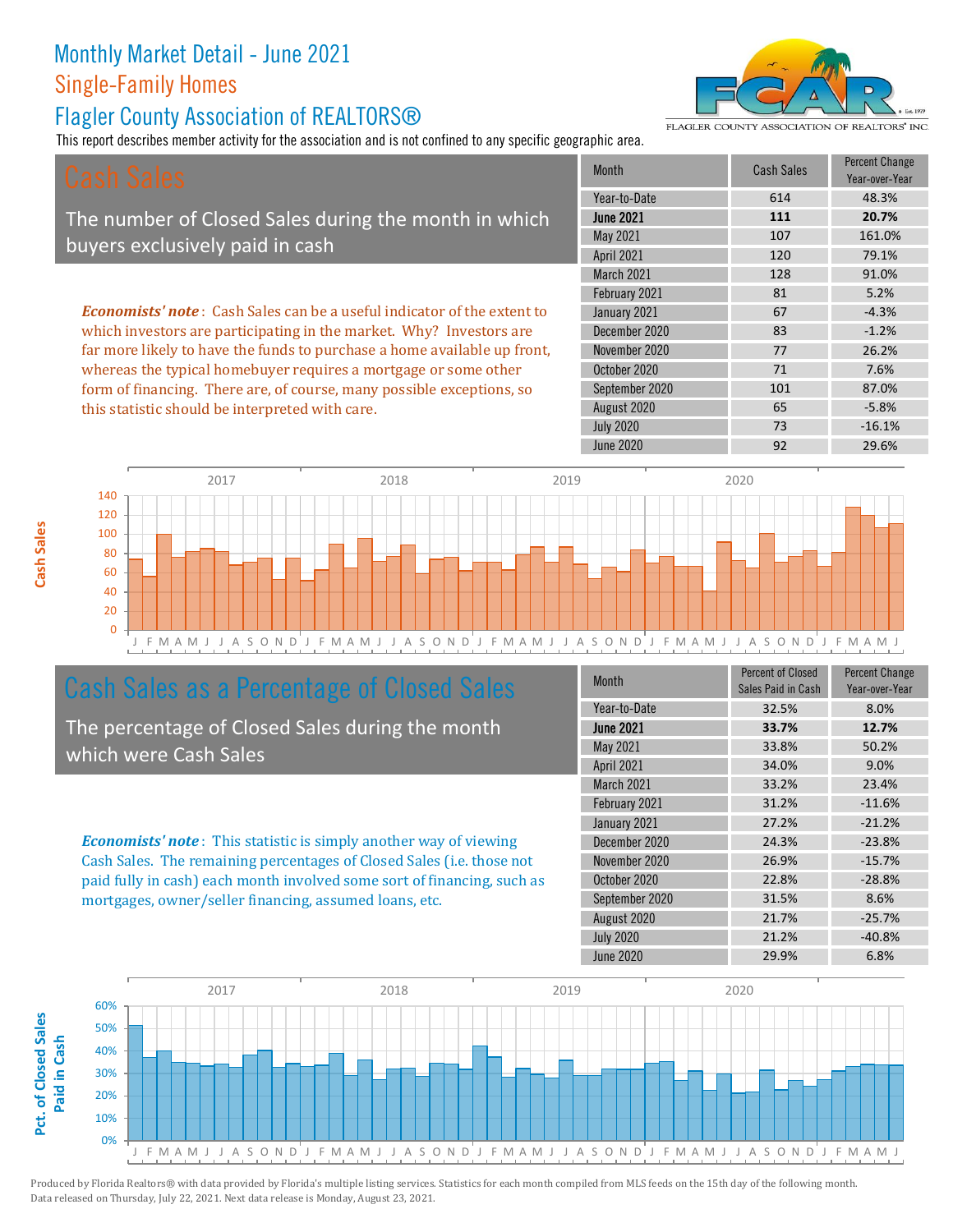#### Flagler County Association of REALTORS®

This report describes member activity for the association and is not confined to any specific geographic area.

The median sale price reported for the month (i.e. 50% of sales were above and 50% of sales were below)

*Economists' note* : Median Sale Price is our preferred summary statistic for price activity because, unlike Average Sale Price, Median Sale Price is not sensitive to high sale prices for small numbers of homes that may not be characteristic of the market area. Keep in mind that median price trends over time are not always solely caused by changes in the general value of local real estate. Median sale price only reflects the values of the homes that *sold* each month, and the mix of the types of homes that sell can change over time.

| Month            | Median Sale Price | Year-over-Year |
|------------------|-------------------|----------------|
| Year-to-Date     | \$290,000         | 17.3%          |
| <b>June 2021</b> | \$315,000         | 19.8%          |
| May 2021         | \$294,120         | 21.5%          |
| April 2021       | \$300,000         | 20.5%          |
| March 2021       | \$282,095         | 15.1%          |
| February 2021    | \$278,950         | 16.9%          |
| January 2021     | \$276,950         | 16.4%          |
| December 2020    | \$265,000         | 4.3%           |
| November 2020    | \$265,000         | 12.6%          |
| October 2020     | \$270,000         | 8.9%           |
| September 2020   | \$279,310         | 9.5%           |
| August 2020      | \$269,900         | 9.4%           |
| <b>July 2020</b> | \$269,949         | 14.4%          |
| <b>June 2020</b> | \$262,850         | 1.6%           |

**Month Median Sale Percent Change** 



## Average Sale Price

The average sale price reported for the month (i.e. total sales in dollars divided by the number of sales)

*Economists' note* : Usually, we prefer Median Sale Price over Average Sale Price as a summary statistic for home prices. However, Average Sale Price does have its uses—particularly when it is analyzed alongside the Median Sale Price. For one, the relative difference between the two statistics can provide some insight into the market for higher-end homes in an area.

| Month            | <b>Average Sale Price</b> | <b>Percent Change</b><br>Year-over-Year |
|------------------|---------------------------|-----------------------------------------|
| Year-to-Date     | \$368,797                 | 22.4%                                   |
| <b>June 2021</b> | \$384,287                 | 15.2%                                   |
| May 2021         | \$380,094                 | 35.6%                                   |
| April 2021       | \$384,490                 | 26.5%                                   |
| March 2021       | \$364,905                 | 28.6%                                   |
| February 2021    | \$352,670                 | 20.0%                                   |
| January 2021     | \$334,159                 | 12.1%                                   |
| December 2020    | \$345,356                 | 12.0%                                   |
| November 2020    | \$352,987                 | 26.1%                                   |
| October 2020     | \$339,711                 | 17.3%                                   |
| September 2020   | \$381,841                 | 24.7%                                   |
| August 2020      | \$342,082                 | 19.2%                                   |
| <b>July 2020</b> | \$326,503                 | 18.6%                                   |
| <b>June 2020</b> | \$333,464                 | 5.2%                                    |





**Average Sale Price Average Sale Price**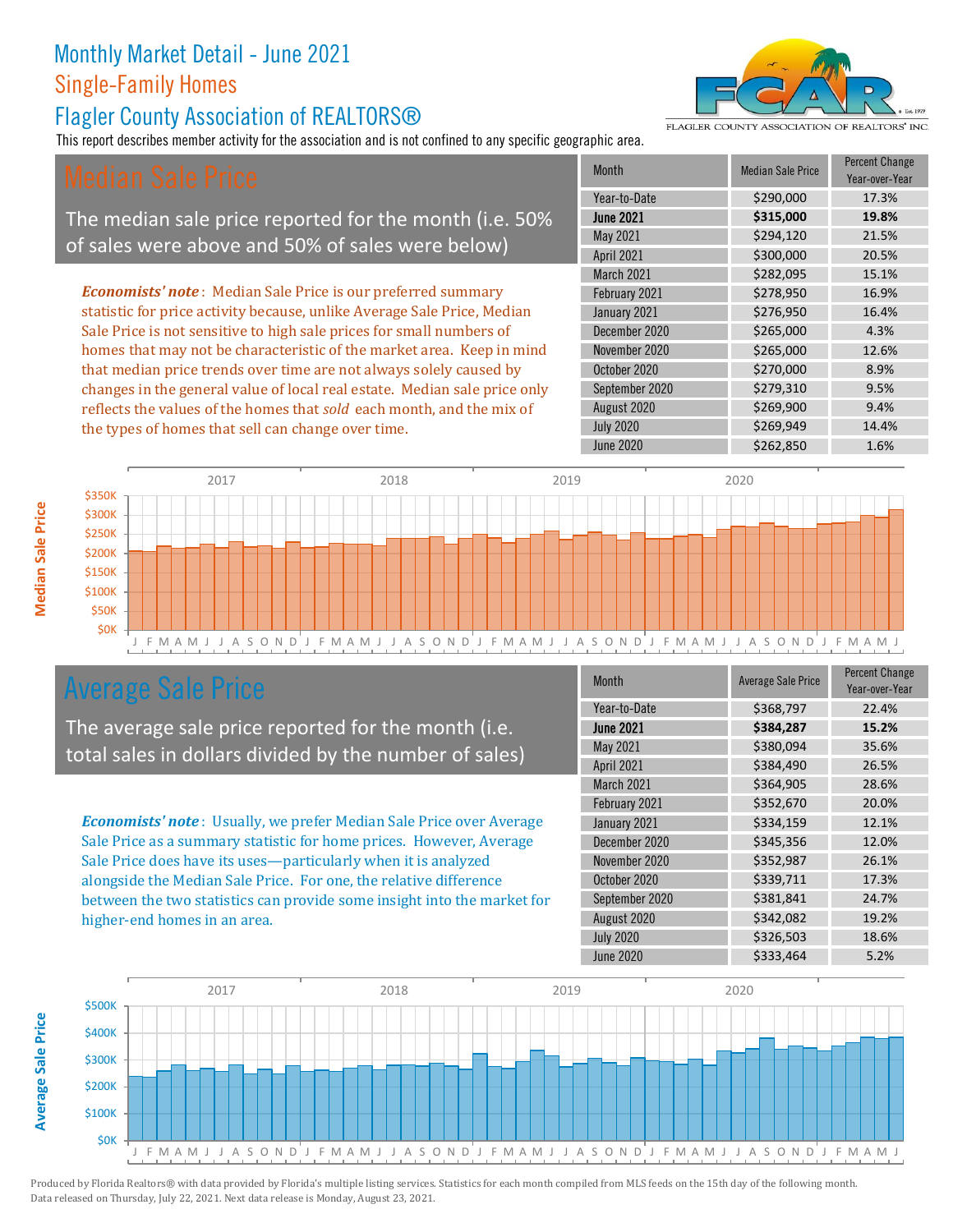#### Flagler County Association of REALTORS®

This report describes member activity for the association and is not confined to any specific geographic area.

FLAGLER COUNTY ASSOCIATION OF REALTORS' INC.

The sum of the sale prices for all sales which closed during the month

*Economists' note* : Dollar Volume is simply the sum of all sale prices in a given time period, and can quickly be calculated by multiplying Closed Sales by Average Sale Price. It is a strong indicator of the health of the real estate industry in a market, and is of particular interest to real estate professionals, investors, analysts, and government agencies. Potential home sellers and home buyers, on the other hand, will likely be better served by paying attention to trends in the two components of Dollar Volume (i.e. sales and prices) individually.





## Median Percent of Original List Price Received

The median of the sale price (as a percentage of the original list price) across all properties selling during the month

*Economists' note* : The Median Percent of Original List Price Received is useful as an indicator of market recovery, since it typically rises as buyers realize that the market may be moving away from them and they need to match the selling price (or better it) in order to get a contract on the house. This is usually the last measure to indicate a market has shifted from down to up, so it is what we would call a *lagging* indicator.

| <b>Month</b>     | Med. Pct. of Orig.<br><b>List Price Received</b> | <b>Percent Change</b><br>Year-over-Year |
|------------------|--------------------------------------------------|-----------------------------------------|
| Year-to-Date     | 100.0%                                           | 3.3%                                    |
| <b>June 2021</b> | 100.0%                                           | 3.2%                                    |
| May 2021         | 100.0%                                           | 4.1%                                    |
| April 2021       | 100.0%                                           | 3.3%                                    |
| March 2021       | 100.0%                                           | 3.1%                                    |
| February 2021    | 98.9%                                            | 2.9%                                    |
| January 2021     | 98.8%                                            | 2.1%                                    |
| December 2020    | 98.3%                                            | 2.3%                                    |
| November 2020    | 98.0%                                            | 1.1%                                    |
| October 2020     | 98.2%                                            | 2.4%                                    |
| September 2020   | 97.4%                                            | 1.8%                                    |
| August 2020      | 97.0%                                            | 1.0%                                    |
| <b>July 2020</b> | 97.3%                                            | 0.9%                                    |
| <b>June 2020</b> | 96.9%                                            | 0.4%                                    |

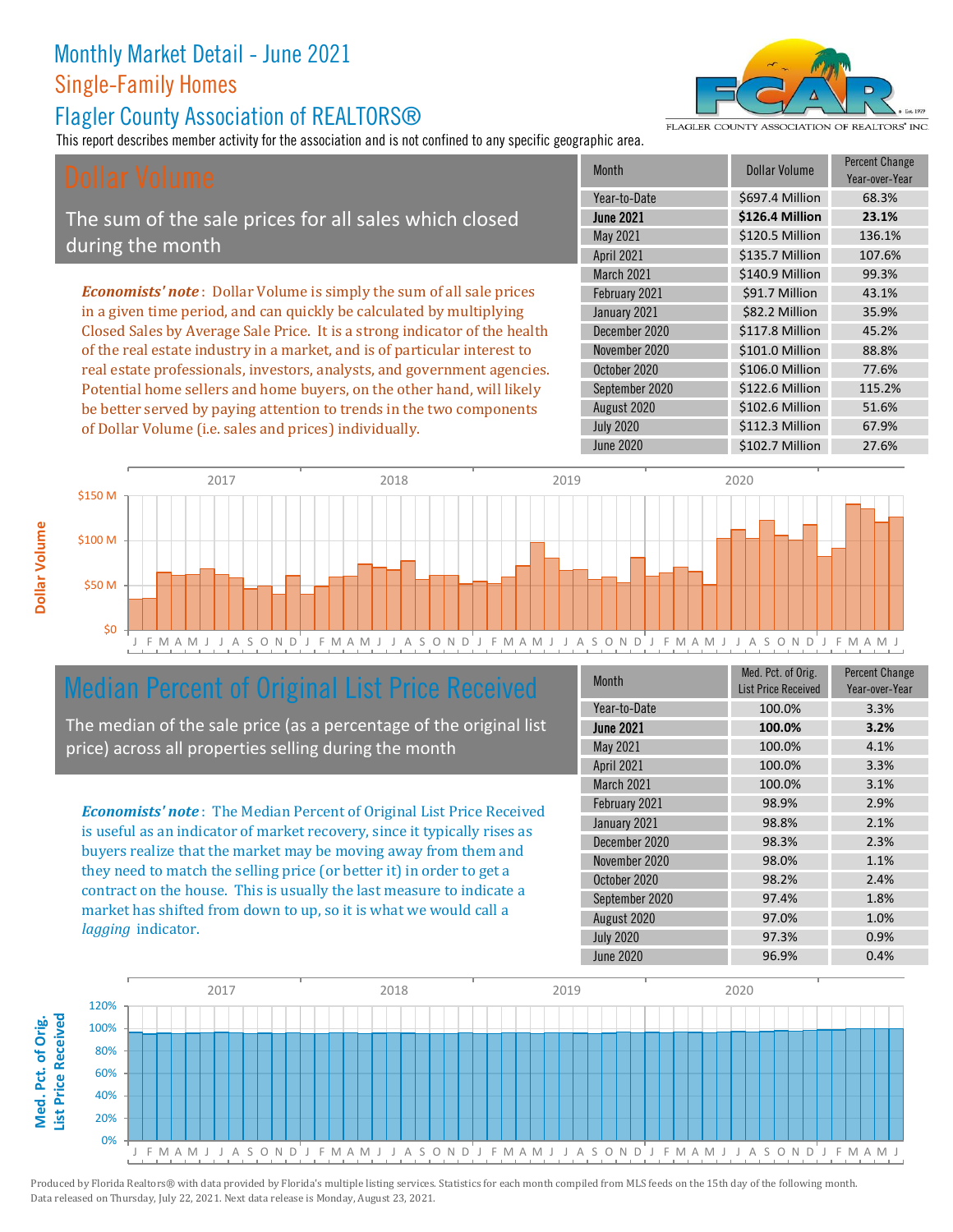#### Flagler County Association of REALTORS®

This report describes member activity for the association and is not confined to any specific geographic area.

The median number of days between the listing date and contract date for all Closed Sales during the month

*Economists' note* : Like Time to Sale, Time to Contract is a measure of the length of the home selling process calculated for sales which closed during the month. The difference is that Time to Contract measures the number of days between the initial listing of a property and the signing of the contract which eventually led to the closing of the sale. When the gap between Median Time to Contract and Median Time to Sale grows, it is usually a sign of longer closing times and/or declining numbers of cash sales.

| Month            | Median Time to<br>Contract | <b>Percent Change</b><br>Year-over-Year |
|------------------|----------------------------|-----------------------------------------|
| Year-to-Date     | 16 Days                    | $-71.4%$                                |
| <b>June 2021</b> | 7 Days                     | $-87.7%$                                |
| May 2021         | 10 Days                    | $-81.1%$                                |
| April 2021       | 13 Days                    | $-69.0%$                                |
| March 2021       | 22 Days                    | $-66.7%$                                |
| February 2021    | 34 Days                    | $-43.3%$                                |
| January 2021     | 24 Days                    | $-48.9%$                                |
| December 2020    | 36 Days                    | $-18.2%$                                |
| November 2020    | 31 Days                    | $-47.5%$                                |
| October 2020     | 22 Days                    | $-62.1%$                                |
| September 2020   | 36 Days                    | $-33.3%$                                |
| August 2020      | 34 Days                    | $-30.6%$                                |
| <b>July 2020</b> | 62 Days                    | 21.6%                                   |
| <b>June 2020</b> | 57 Days                    | 1.8%                                    |



#### Median Time to Sale

**Median Time to** 

**Median Time to** 

The median number of days between the listing date and closing date for all Closed Sales during the month

*Economists' note* : Time to Sale is a measure of the length of the home selling process, calculated as the number of days between the initial listing of a property and the closing of the sale. *Median* Time to Sale is the amount of time the "middle" property selling this month was on the market. That is, 50% of homes selling this month took *less* time to sell, and 50% of homes took *more* time to sell. Median Time to Sale gives a more accurate picture than Average Time to Sale, which can be skewed upward by small numbers of properties taking an abnormally long time to sell.

| <b>Month</b>     | <b>Median Time to Sale</b> | <b>Percent Change</b><br>Year-over-Year |
|------------------|----------------------------|-----------------------------------------|
| Year-to-Date     | 64 Days                    | $-37.3%$                                |
| <b>June 2021</b> | 51 Days                    | $-49.0%$                                |
| May 2021         | 57 Days                    | $-43.6%$                                |
| April 2021       | 60 Days                    | $-31.8%$                                |
| March 2021       | 67 Days                    | $-39.6%$                                |
| February 2021    | 87 Days                    | $-14.7%$                                |
| January 2021     | 76 Days                    | $-22.4%$                                |
| December 2020    | 82 Days                    | $-6.8%$                                 |
| November 2020    | 79 Days                    | $-16.8%$                                |
| October 2020     | 70 Days                    | $-31.4%$                                |
| September 2020   | 85 Days                    | $-15.0%$                                |
| August 2020      | 81 Days                    | $-12.9%$                                |
| <b>July 2020</b> | 114 Days                   | 26.7%                                   |
| June 2020        | 100 Days                   | $-9.9%$                                 |





FLAGLER COUNTY ASSOCIATION OF REALTORS' INC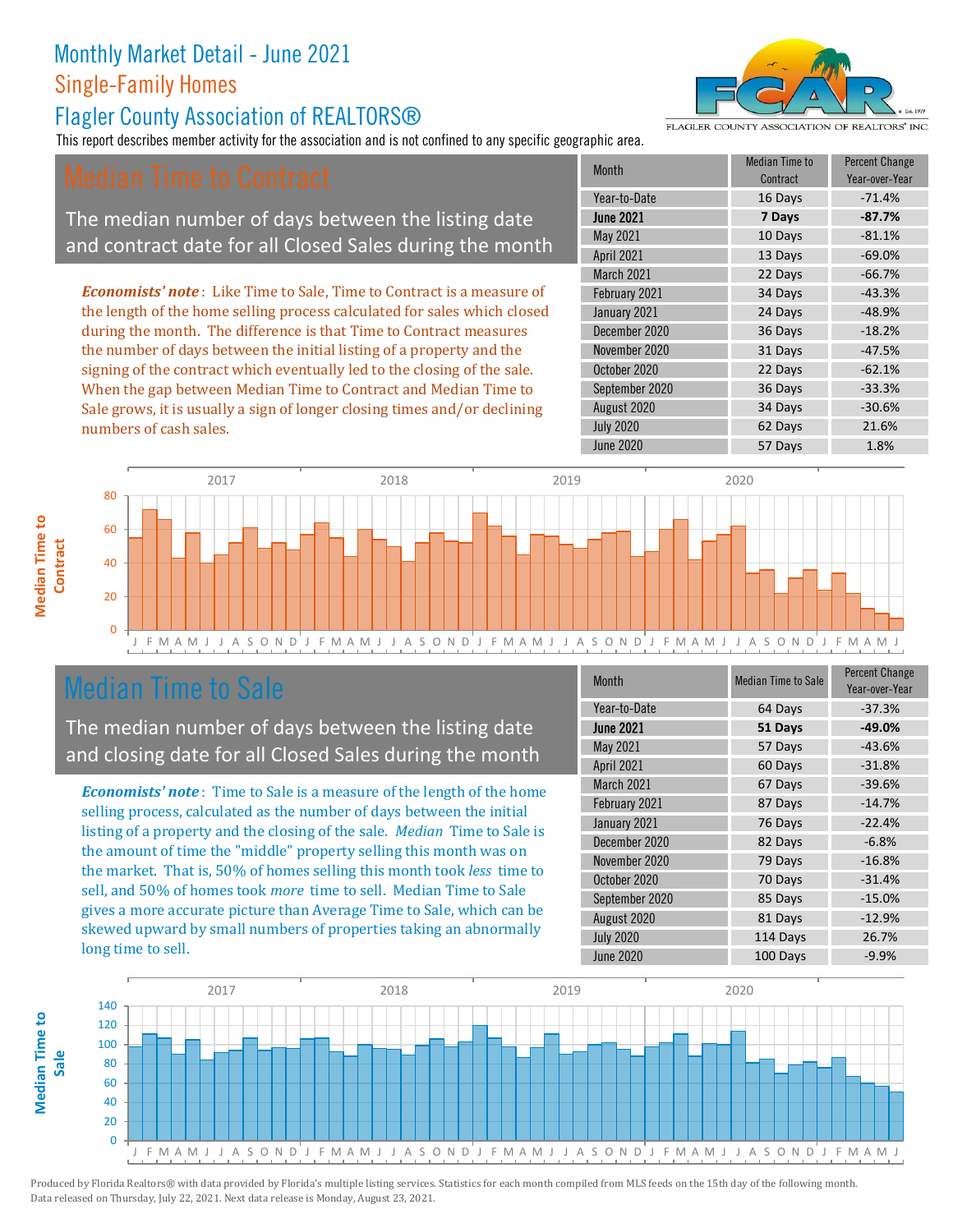#### Flagler County Association of REALTORS®

This report describes member activity for the association and is not confined to any specific geographic area.

FLAGLER COUNTY ASSOCIATION OF REALTORS' INC

The number of listed properties that went under contract during the month

*Economists' note* : Because of the typical length of time it takes for a sale to close, economists consider Pending Sales to be a decent indicator of potential future Closed Sales. It is important to bear in mind, however, that not all Pending Sales will be closed successfully. So, the effectiveness of Pending Sales as a future indicator of Closed Sales is susceptible to changes in market conditions such as the availability of financing for homebuyers and the inventory of distressed properties for sale.

| <b>Month</b>      | <b>New Pending Sales</b> | <b>Percent Change</b><br>Year-over-Year |
|-------------------|--------------------------|-----------------------------------------|
| Year-to-Date      | 2,286                    | 27.1%                                   |
| <b>June 2021</b>  | 341                      | $-15.0%$                                |
| May 2021          | 382                      | 11.7%                                   |
| April 2021        | 390                      | 99.0%                                   |
| <b>March 2021</b> | 397                      | 46.0%                                   |
| February 2021     | 436                      | 41.6%                                   |
| January 2021      | 340                      | 21.9%                                   |
| December 2020     | 312                      | 57.6%                                   |
| November 2020     | 298                      | 12.9%                                   |
| October 2020      | 347                      | 49.6%                                   |
| September 2020    | 366                      | 67.1%                                   |
| August 2020       | 394                      | 66.9%                                   |
| <b>July 2020</b>  | 364                      | 29.1%                                   |
| <b>June 2020</b>  | 401                      | 54.2%                                   |



## New Listings

The number of properties put onto the market during the month

*Economists' note* : New Listings tend to rise in delayed response to increasing prices, so they are often seen as a lagging indicator of market health. As prices rise, potential sellers raise their estimations of value—and in the most recent cycle, rising prices have freed up many potential sellers who were previously underwater on their mortgages. Note that in our calculations, we take care to not include properties that were recently taken off the market and quickly relisted, since these are not really *new* listings.

| Month             | <b>New Listings</b> | <b>Percent Change</b><br>Year-over-Year |
|-------------------|---------------------|-----------------------------------------|
| Year-to-Date      | 2,311               | 11.5%                                   |
| <b>June 2021</b>  | 406                 | 19.4%                                   |
| May 2021          | 409                 | 21.0%                                   |
| April 2021        | 411                 | 81.1%                                   |
| <b>March 2021</b> | 408                 | 2.0%                                    |
| February 2021     | 351                 | $-8.6%$                                 |
| January 2021      | 326                 | $-14.9%$                                |
| December 2020     | 260                 | $-2.3%$                                 |
| November 2020     | 303                 | $-8.5%$                                 |
| October 2020      | 366                 | $-3.2%$                                 |
| September 2020    | 353                 | 32.7%                                   |
| August 2020       | 362                 | 15.3%                                   |
| <b>July 2020</b>  | 408                 | 13.0%                                   |
| <b>June 2020</b>  | 340                 | 1.5%                                    |



Produced by Florida Realtors® with data provided by Florida's multiple listing services. Statistics for each month compiled from MLS feeds on the 15th day of the following month. Data released on Thursday, July 22, 2021. Next data release is Monday, August 23, 2021.

**New Listings**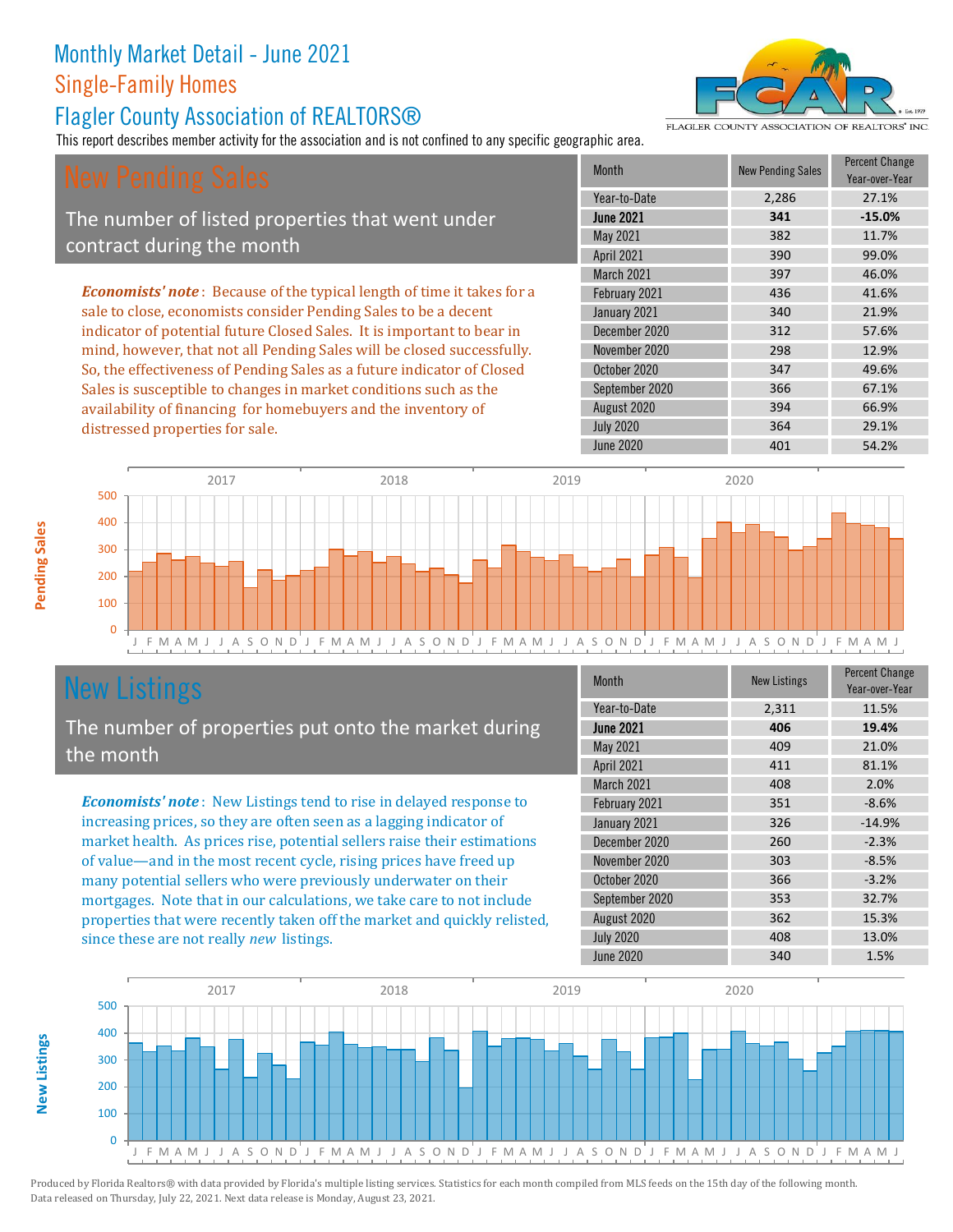#### Flagler County Association of REALTORS®

This report describes member activity for the association and is not confined to any specific geographic area.

The number of property listings active at the end of the month

*Economists' note* : There are a number of ways to define and calculate Inventory. Our method is to simply count the number of active listings on the last day of the month, and hold this number to compare with the same month the following year. Inventory rises when New Listings are outpacing the number of listings that go off-market (regardless of whether they actually sell). Likewise, it falls when New Listings aren't keeping up with the rate at which homes are going off-market.

| <b>Month</b>             | Inventory | <b>Percent Change</b><br>Year-over-Year |
|--------------------------|-----------|-----------------------------------------|
| <b>YTD (Monthly Avg)</b> | 335       | $-63.6%$                                |
| <b>June 2021</b>         | 302       | $-60.4%$                                |
| May 2021                 | 296       | $-66.8%$                                |
| April 2021               | 307       | $-68.3%$                                |
| March 2021               | 318       | $-67.7%$                                |
| February 2021            | 333       | $-65.1%$                                |
| January 2021             | 455       | $-52.8%$                                |
| December 2020            | 494       | $-49.1%$                                |
| November 2020            | 574       | $-41.1%$                                |
| October 2020             | 611       | $-41.9%$                                |
| September 2020           | 621       | $-39.7%$                                |
| August 2020              | 661       | $-38.3%$                                |
| <b>July 2020</b>         | 727       | $-33.2%$                                |
| <b>June 2020</b>         | 763       | $-31.3%$                                |



## Months Supply of Inventory

An estimate of the number of months it will take to deplete the current Inventory given recent sales rates

*Economists' note* : MSI is a useful indicator of market conditions. The benchmark for a balanced market (favoring neither buyer nor seller) is 5.5 months of inventory. Anything higher is traditionally a buyers' market, and anything lower is a sellers' market. There is no single accepted way of calculating MSI. A common method is to divide current Inventory by the most recent month's Closed Sales count, but this count is a usually poor predictor of future Closed Sales due to seasonal cycles. To eliminate seasonal effects, we use the 12-month average of monthly Closed Sales instead.

| <b>Month</b>             | <b>Months Supply</b> | <b>Percent Change</b><br>Year-over-Year |
|--------------------------|----------------------|-----------------------------------------|
| <b>YTD (Monthly Avg)</b> | 1.1                  | $-72.5%$                                |
| <b>June 2021</b>         | 1.0                  | $-70.6%$                                |
| May 2021                 | 0.9                  | $-77.5%$                                |
| April 2021               | 1.0                  | $-76.2%$                                |
| March 2021               | 1.1                  | $-73.8%$                                |
| February 2021            | 1.2                  | $-70.7%$                                |
| January 2021             | 1.6                  | $-61.9%$                                |
| December 2020            | 1.8                  | $-58.1%$                                |
| November 2020            | 2.2                  | $-50.0%$                                |
| October 2020             | 2.4                  | $-48.9%$                                |
| September 2020           | 2.5                  | $-45.7%$                                |
| August 2020              | 2.8                  | $-41.7%$                                |
| <b>July 2020</b>         | 3.1                  | $-35.4%$                                |
| <b>June 2020</b>         | 3.4                  | $-30.6%$                                |





FLAGLER COUNTY ASSOCIATION OF REALTORS' INC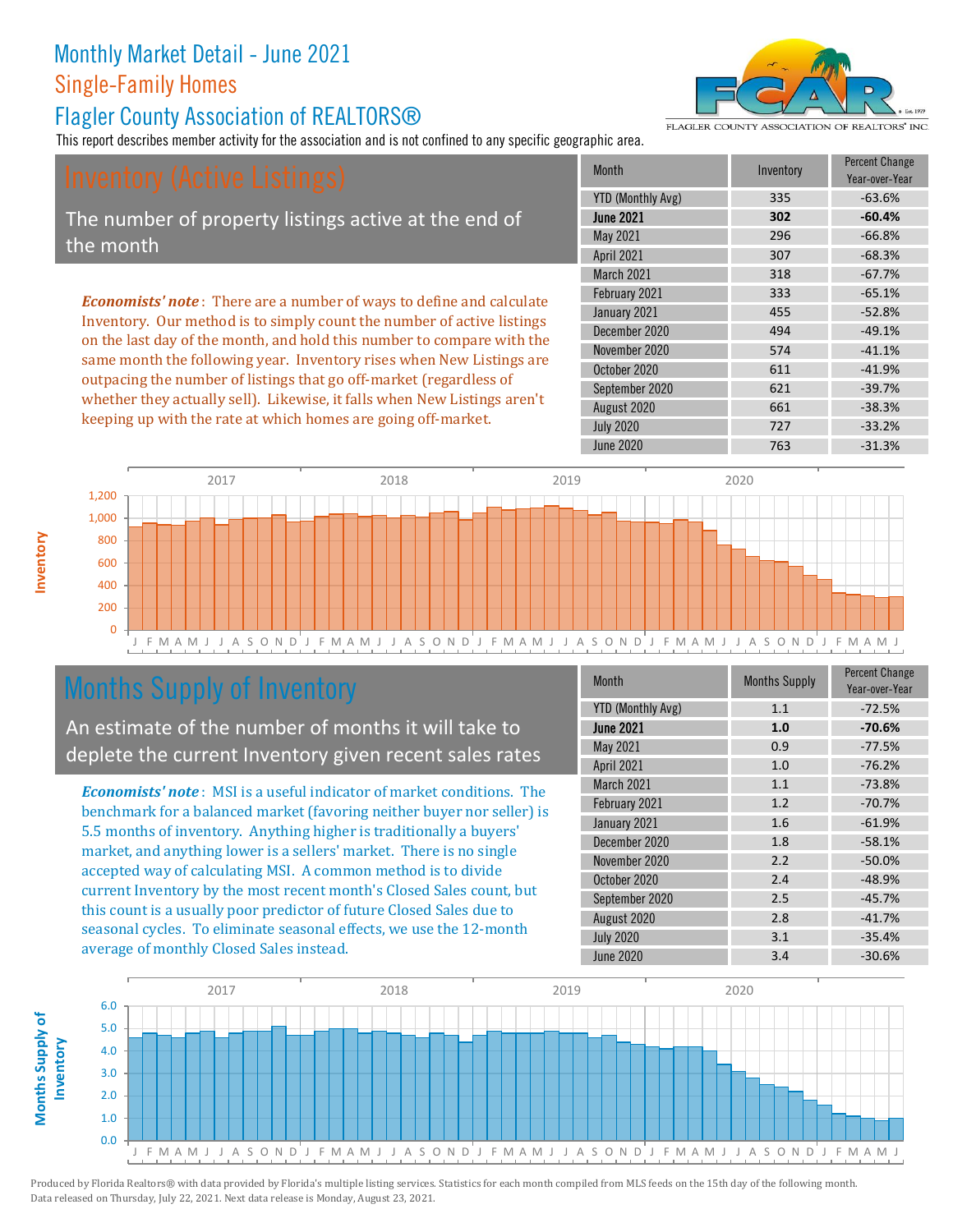#### Flagler County Association of REALTORS®

This report describes member activity for the association and is not confined to any specific geographic area.

#### The number of sales transactions which closed during the month

*Economists' note:* Closed Sales are one of the simplest—yet most important—indicators for the residential real estate market. When comparing Closed Sales across markets of different sizes, we recommend comparing the percent changes in sales rather than the number of sales. Closed Sales (and many other market metrics) are affected by seasonal cycles, so actual trends are more accurately represented by year-over-year changes (i.e. comparing a month's sales to the amount of sales in the same month in the previous year), rather than changes from one month to the next.





Less than \$50,000





## Median Time to Contract by Sale Price

\$50,000 - \$99,999

The median number of days between the listing date and contract date for all Closed Sales during the month

\$100,000 \$149,999

*Economists' note* : Like Time to Sale, Time to Contract is a measure of the length of the home selling process calculated for sales which closed during the month. The difference is that Time to Contract measures the number of days between the initial listing of a property and the signing of the contract which eventually led to the closing of the sale. When the gap between Median Time to Contract and Median Time to Sale grows, it is usually a sign of longer closing times and/or declining numbers of cash sales.

| Sale Price            | Median Time to<br>Contract | <b>Percent Change</b><br>Year-over-Year |
|-----------------------|----------------------------|-----------------------------------------|
| Less than \$50,000    | (No Sales)                 | N/A                                     |
| \$50,000 - \$99,999   | (No Sales)                 | N/A                                     |
| $$100,000 - $149,999$ | 38 Days                    | 40.7%                                   |
| $$150,000 - $199,999$ | 5 Days                     | $-83.9%$                                |
| \$200,000 - \$249,999 | 7 Days                     | $-91.0%$                                |
| \$250,000 - \$299,999 | 5 Days                     | $-91.9%$                                |
| \$300,000 - \$399,999 | 6 Days                     | $-89.3%$                                |
| \$400,000 - \$599,999 | 8 Days                     | $-82.2%$                                |
| \$600,000 - \$999,999 | 11 Days                    | $-93.6%$                                |
| \$1,000,000 or more   | 10 Days                    | $-95.2%$                                |





Produced by Florida Realtors® with data provided by Florida's multiple listing services. Statistics for each month compiled from MLS feeds on the 15th day of the following month. Data released on Thursday, July 22, 2021. Next data release is Monday, August 23, 2021.

**Median Time to Contract Median Time to Contract**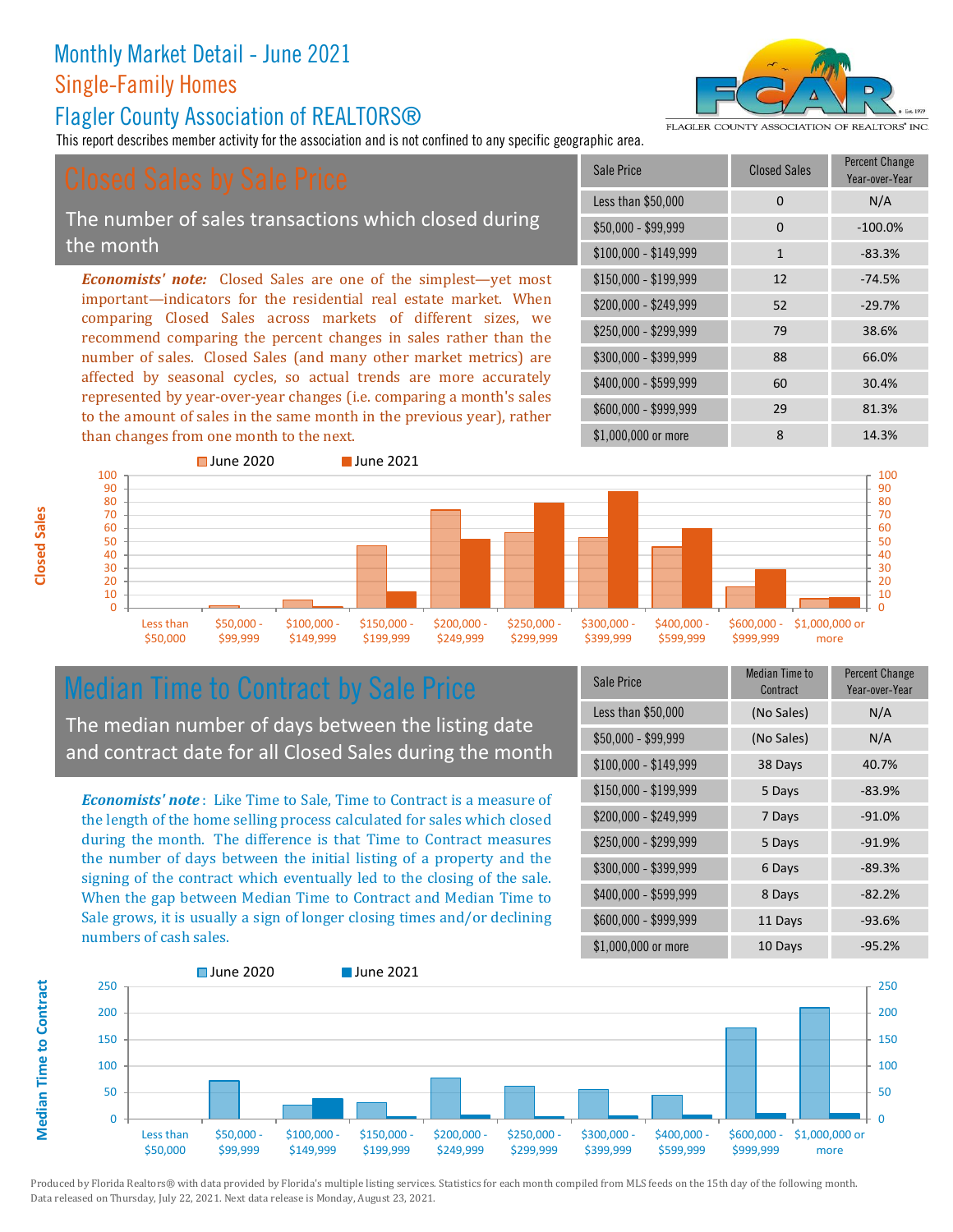#### Flagler County Association of REALTORS®

This report describes member activity for the association and is not confined to any specific geographic area.

FLAGLER COUNTY ASSOCIATION OF REALTORS' INC

The number of properties put onto the market during the month

*Economists' note:* New Listings tend to rise in delayed response to increasing prices, so they are often seen as a lagging indicator of market health. As prices rise, potential sellers raise their estimations of value—and in the most recent cycle, rising prices have freed up many potential sellers who were previously underwater on their mortgages. Note that in our calculations, we take care to not include properties that were recently taken off the market and quickly relisted, since these are not really *new* listings.

| <b>Initial Listing Price</b> | <b>New Listings</b> | <b>Percent Change</b><br>Year-over-Year |
|------------------------------|---------------------|-----------------------------------------|
| Less than \$50,000           | 1                   | 0.0%                                    |
| $$50,000 - $99,999$          | 0                   | $-100.0%$                               |
| $$100,000 - $149,999$        | 3                   | 0.0%                                    |
| $$150,000 - $199,999$        | 7                   | $-84.8%$                                |
| \$200,000 - \$249,999        | 33                  | $-62.1%$                                |
| \$250,000 - \$299,999        | 94                  | 38.2%                                   |
| \$300,000 - \$399,999        | 135                 | 136.8%                                  |
| \$400,000 - \$599,999        | 82                  | 90.7%                                   |
| \$600,000 - \$999,999        | 40                  | 73.9%                                   |
| \$1,000,000 or more          | 11                  | 10.0%                                   |



## Inventory by Current Listing Price

The number of property listings active at the end of the month

*Economists' note* : There are a number of ways to define and calculate Inventory. Our method is to simply count the number of active listings on the last day of the month, and hold this number to compare with the same month the following year. Inventory rises when New Listings are outpacing the number of listings that go off-market (regardless of whether they actually sell). Likewise, it falls when New Listings aren't keeping up with the rate at which homes are going off-market.

| <b>Current Listing Price</b> | Inventory | Percent Change<br>Year-over-Year |
|------------------------------|-----------|----------------------------------|
| Less than \$50,000           | 0         | N/A                              |
| $$50,000 - $99,999$          | 0         | $-100.0%$                        |
| $$100,000 - $149,999$        | 5         | 0.0%                             |
| $$150,000 - $199,999$        | 4         | $-91.8%$                         |
| \$200,000 - \$249,999        | 19        | $-88.8%$                         |
| \$250,000 - \$299,999        | 52        | $-68.5%$                         |
| \$300,000 - \$399,999        | 87        | $-29.8%$                         |
| \$400,000 - \$599,999        | 69        | $-37.8%$                         |
| \$600,000 - \$999,999        | 45        | $-51.1%$                         |
| \$1,000,000 or more          | 21        | $-53.3%$                         |



**Inventory**

**New Listings**